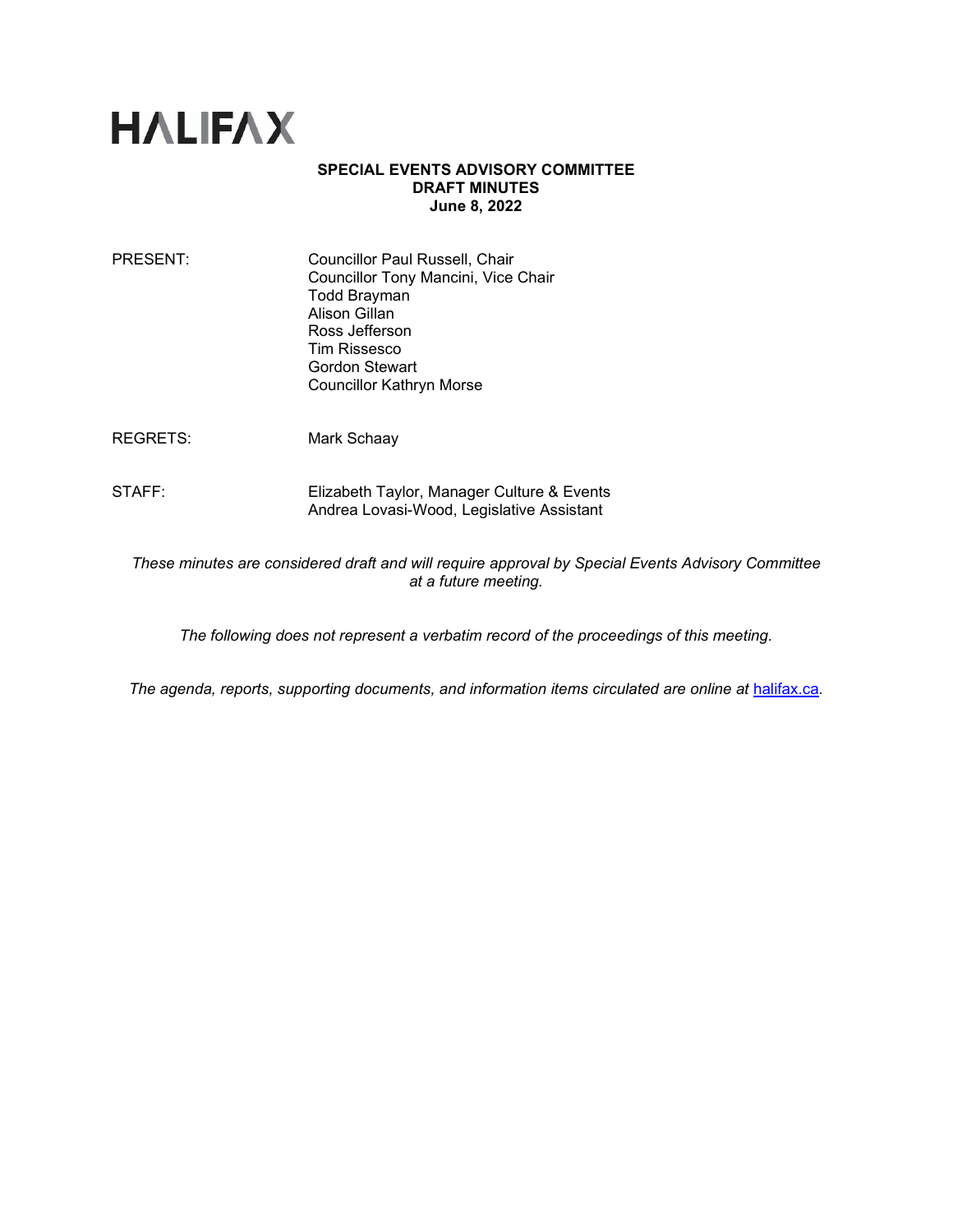*The meeting was called to order at 9:31 a.m. and adjourned at 10:30 a.m.*

# **1. CALL TO ORDER AND LAND ACKNOWLEDGEMENT**

The Chair called the meeting to order at 9:31 a.m. and acknowledged that the meeting took place in the traditional and ancestral territory of the Mi'kmaq people, and that we are all treaty people.

## **2. APPROVAL OF MINUTES – May 11, 2022**

MOVED by Councillor Morse, seconded by Alison Gillan

## **THAT the minutes of May 11, 2022 be approved as circulated.**

## **MOTION PUT AND PASSED.**

# **3. APPROVAL OF THE ORDER OF BUSINESS AND APPROVAL OF ADDITIONS AND DELETIONS**

Additions*:* None

Deletions*:* None

MOVED by Ross Jefferson, seconded by Todd Brayman

**THAT the agenda be approved as presented.** 

## **MOTION PUT AND PASSED.**

#### **4. BUSINESS ARISING OUT OF THE MINUTES – NONE**

## **5. CALL FOR DECLARATION OF CONFLICT OF INTERESTS**

Tim Rissesco declared a conflict of interest for Item 9.1.1.

## **6. CONSIDERATION OF DEFERRED BUSINESS – NONE**

## **7. CORRESPONDENCE, PETITIONS & DELEGATIONS**

- **7.1 Correspondence None**
- **7.2 Petitions None**
- **7.3 Presentation None**

#### **8. INFORMATION ITEMS BROUGHT FORWARD – NONE**

## **9. REPORTS 9.1 STAFF 9.1.1 2022 Pan American Canoe Championships Funding Request**

Tim Rissesco was recused from the meeting during consideration of this item having declared a conflict interest in the matter.

The following was before the Committee:

• A staff recommendation report dated May 19, 2022

MOVED by Councillor Mancini, seconded by Councillor Morse